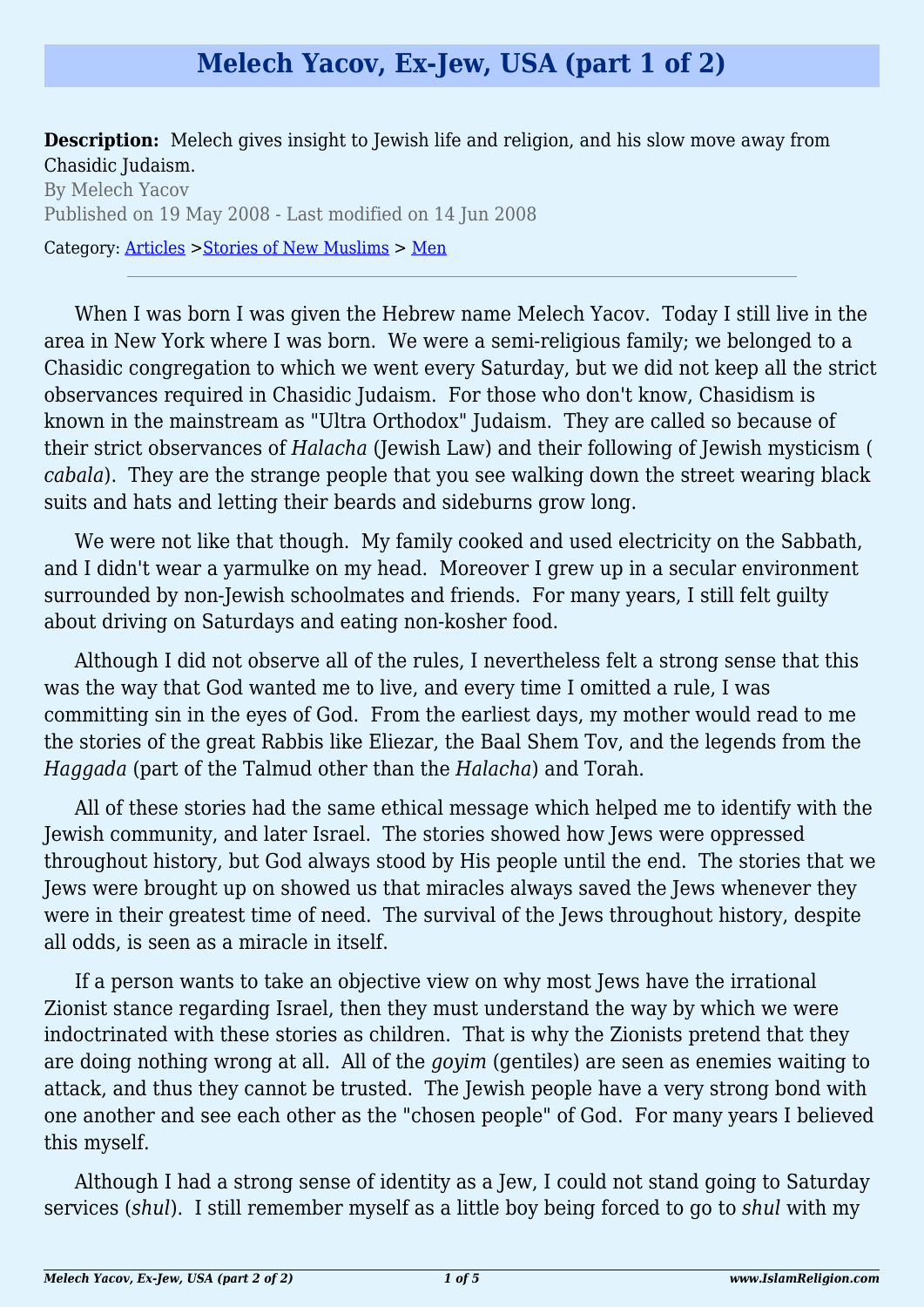father. I remember how dreadfully boring it was for me and how strange everyone looked with their black hats and beards praying in a foreign language. It was like being thrown into a different world away from my friends and the people I knew. This was what I thought I was supposed to be, but I (and my parents) never adopted the Chasidic life like the rest of my family.

When I turned 13, I was *bar-mitzvah*'ed like every other Jewish boy who becomes a man. I also began putting *tefilin* (Hebrew amulets) on every morning. I was told that it is dangerous to skip putting it on because it was like an omen and bad things might happen to you. The first day I skipped putting on *tefilin* my mom's car got stolen! That event encouraged me to wear it for a long time.

It was only a little while after my *bar-mitzvah* that my family stopped going to synagogue altogether. They could not stand the three-and-a-half hours of prayer and felt that getting me *bar-mitzvahed* was the most important thing. Later on, my father got into a silly quarrel with some congregation members, and we ended up not going at all to services anymore. Then something strange happened: my father was convinced by a friend to accept Jesus into his heart. God willingly my mother did not divorce my father for his conversion to Christianity, but she has kept a silent hatred of it ever since.

This was also a period in my early-teen years when I sought to find something to identify with. My father's conversion helped me question my own beliefs. I began asking questions like: What exactly is a Jew anyway? Is Judaism a culture, a nation, or a religion? If it is a nation, then how could Jews be citizens of two nations? If Judaism is a religion, then why are the prayers recited in Hebrew, prayers for Eretz Israel, and observance of "Oriental" rituals? If Judaism was just a culture, then would not a person cease to be a Jew if he stopped speaking Hebrew and practicing Jewish customs?

If a Jew was one who observes the commandments of the Torah, then why is Abraham called the first Jew when he lived before the Torah came down to Moses? Incidentally, the Torah doesn't even say he was a Jew; the word Jew comes from the name of one of Jacob's 12 sons, Judah. Jews were not called Jews until the Kingdom of Judah was established after the time of Solomon. Tradition holds that a Jew is someone whose mother was Jewish. So you can still be a Jew if you practice Christianity or atheism. More and more I began to move away from Judaism. There were so many laws and *mitzvahs* (good deeds) to observe. What is the point of all these different rituals, I began to question. To me they were all man-made.

## **Melech Yacov, Ex-Jew, USA (part 2 of 2)**

**Description:** In college, Melech studies various philosophies and involves himself in the political left, only later to move on, but still in support of the Palestinian Cause. After September 11, his open-mindedness allows him to disregard all propaganda, and after reading the Quran, finally finds the truth he was searching for.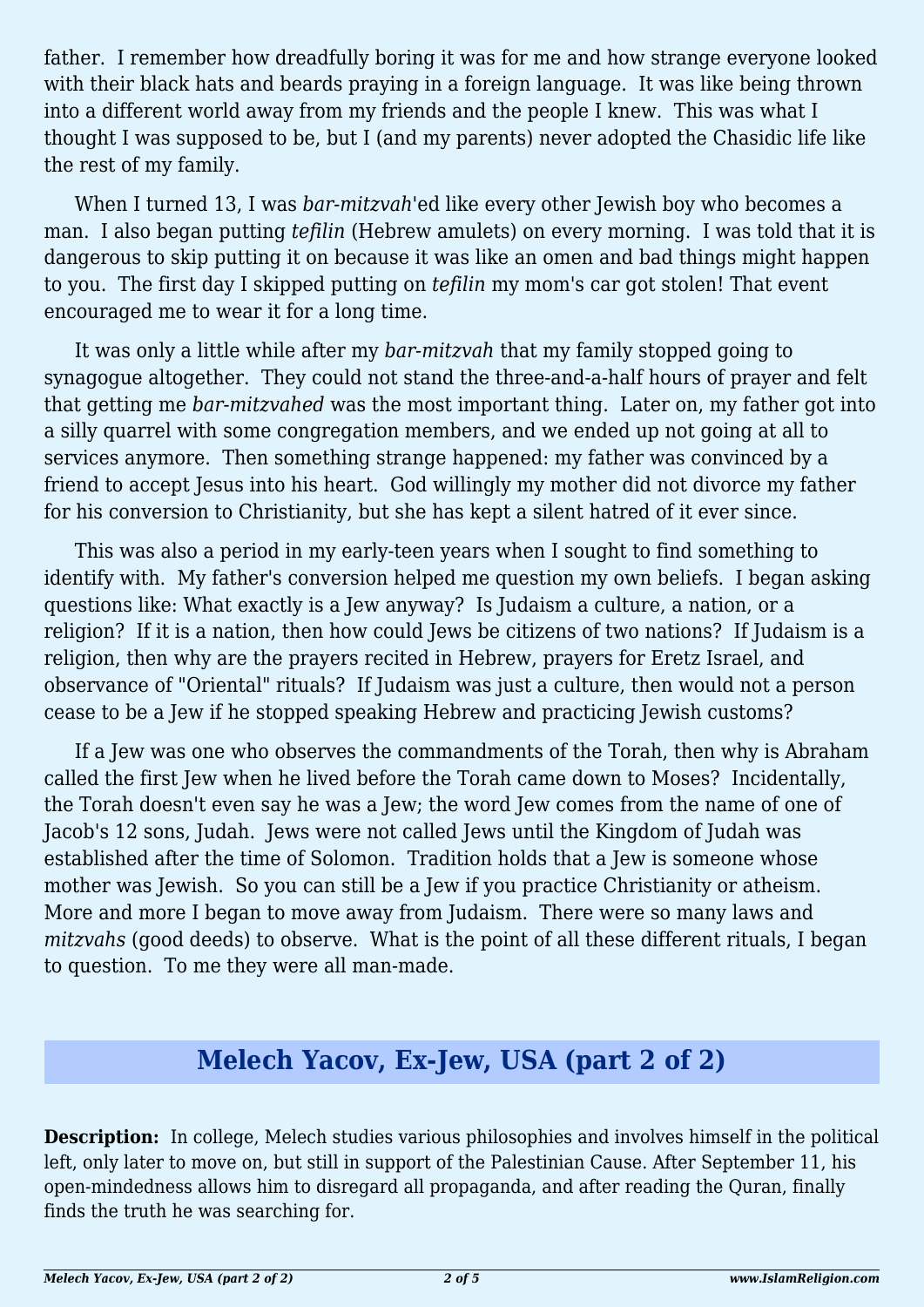I was fascinated with Native American culture and their bravery in the face of the white settlers who stole their land. The Native Americans had over 250 treaties broken with them, and they were given the worst strips of land that no one wanted. The story of the Native Americans is similar to that of the Palestinians. The first Palestinians were living in Palestine for thousands of years and suddenly Jews replaced them, and the natives are forced into refugee camps in which they still live. I asked my parents how the Palestinians are different from Native Americans, and the only answer I got was "because they want to kill all Jews and drive them into the sea." My understanding of the Palestinian people put me above any of the Jews, their leaders, and Rabbis whom I once viewed as wise men. How could any good Jew deny that Palestinians were killed and forced from their land to make way for Jewish settlements? What justifies this act of ethnic cleansing - the fact that many Jews died in the Holocaust! Or is it because the bible says it's "our" land? Any book that justifies such a thing would be immoral and hence not of God.

When I reached high school, I became interested in philosophy and read many of the great thinkers of the past. I spent time with good friends who read philosophy and who went along with me through the bumpy paths to Truth. One of the philosophers who had an impact on me was the Jewish-born Spinoza. Spinoza was a 17th century Talmudic student who questioned everything he was taught such as the belief in life after death, a belief that is found nowhere in the Torah. In fact many of the early Jews didn't have such a belief. Spinoza was expelled from the Jewish community for his views. I enjoyed reading his views on the Bible, which he said could not be taken literally without a boat-load of contradictions and problems.

Then I read two significant books that completely swept away any ounce of sympathy I had left for Judaism. The first book was called "On the Jewish Question" by Abram Leon. Leon was an underground Communist organizer in Belgium during World War II, and later he was caught and died at Aushwitz. His book answered the age-old question: Why did the Jews survive for so long? He gave a superb historical account of the Jews from the age of antiquity to the modern day and shows that their survival was by no means a miracle. In the words of Karl Marx, "It is not in spite of history that the Jews survive but because of it." First, he shows how much of the Jewish community left Israel on their own accord before the destruction of Jerusalem. Then he explains that the Jews were valuable to the kings and nobles of the middle ages because of their status as middle men. Then he shows how during the process of capitalist accumulation the status of Jew finally took a downward turn and they were subsequently persecuted for their usury.

The second book that affected me greatly was called "Who Wrote the Bible?" by Elliot Freedman. It takes up the historical task of Spinoza. The book proves that the Torah is actually written by 4 different people. Freedman explains to us that there were 2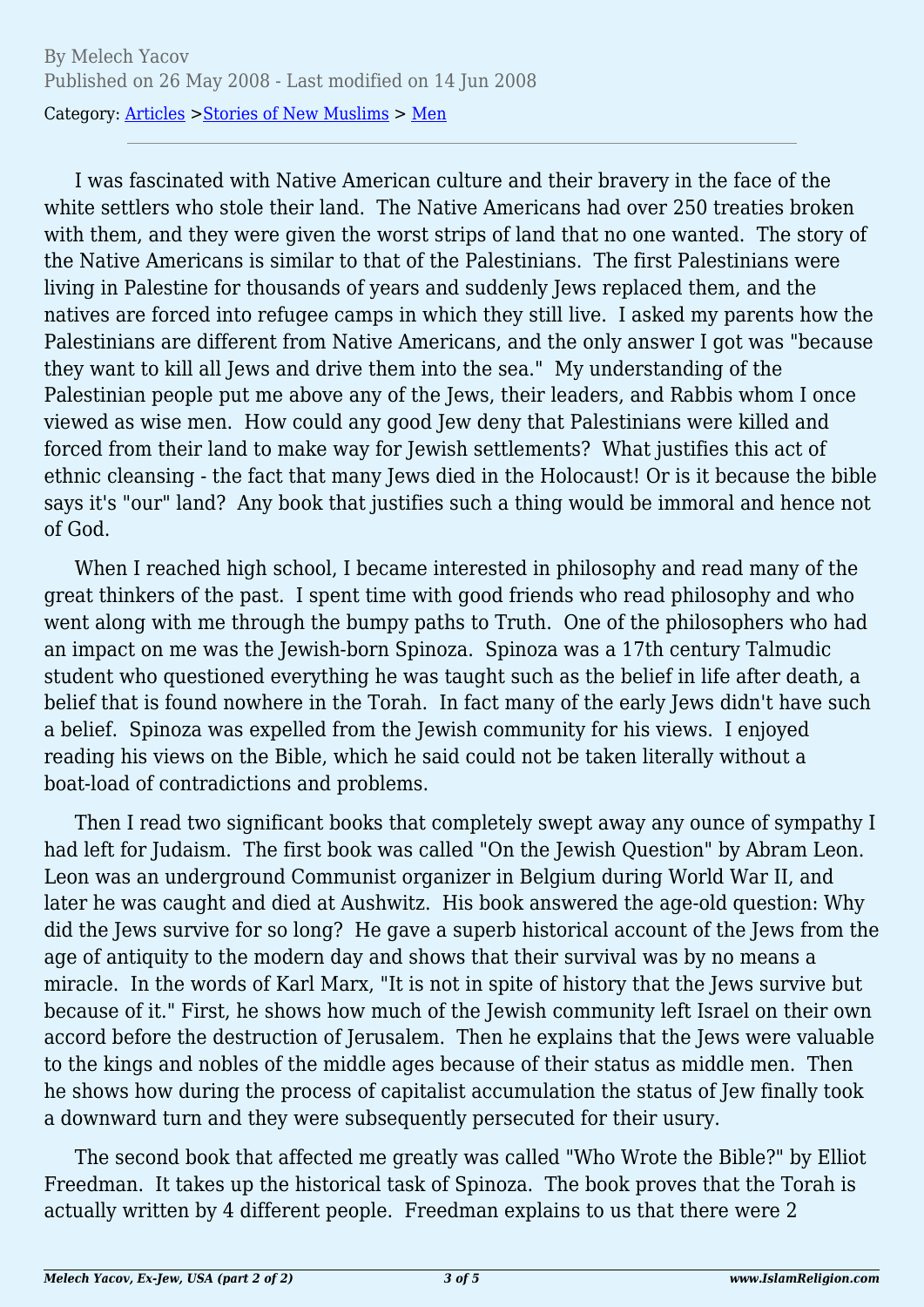different traditional accounts from the Kingdom of Israel and Judah, and that a redactor intertwined them together to get the Bible we have today.

Besides reading philosophy with my friends, we also took up many different political causes in our youth. We experimented in everything from Republicanism to Communism. I took up reading all the works of Marx, Lenin, Stalin, Mao and Trotsky. I found in Marxism what I felt was missing in my life. I believed that I had found all the answers to everything and hence felt intellectually superior to everyone. The philosophy bandits (as I like to call us) got together and formed our own little Socialist club. We went to different activist events like protests and labor strikes.

After meeting all the different cult groups that surrounded the political left in America we all became disgusted at the way they acted and denied reality. No revolution would be made in a country by this type of people. Fighting for social change cannot win by using methods of the past.

Although I gave up the fight for revolution, I became an active pro-Palestinian organizer. This is the one cause about which I was very passionate. We were very small and attacked by the mainstream which gave me a sense of pride. I wanted the world to know that not all Jews are bad people. It shames me to see people whom I once looked up to support the aggressive regime of Israel. The lies coming from Israel are nothing less than holocaust denial.

Although I gave up Judaism and looked at this world as the ultimate aim of man, I was never really an atheist. However, I had a strong hatred of all religion and believed that it was a tool of the people in charge to use to keep everyone else in check. When you see the way fundamentalist Christians act in America, doing things like denying science and upholding values of old white men, you can understand why I was skeptical of all religions. The way Jews acted toward Palestinians did not help either. Nevertheless, I still believed in God in the very back of my mind. But with religion gone, I had a big emptiness left in me. I sometimes even wished that I was a religious person because I felt that they lived happier lives.

Honestly I do not remember what got me interested in Islam, especially after many years of strong anti-religious feeling. As a child, I remember hearing my mother talk about Islam, and how Muhammad, may the mercy and blessings of God be upon him, worshipped the same God as us, and also how Jews are related to Arabs through Abraham. So in a way I kind of accepted Islam as just another religion that worships God. I have a faint memory of my cousin (a Chasid) who said to me that if a Jew gives up his life as a Jew and lives like a Muslim, he wouldn't be committing any sin! Looking back I am astonished to have heard such a thing.

When September 11th happened, there was a surge in anti-Islamic propaganda in the news. From the very beginning, I knew that it was all lies because I already had developed the perspective that everything in the media protects the interests of those who control it. When I saw that the most militant people in attacking Islam were fundamentalist Christians, Islam started looking more attractive to me. I thank God for